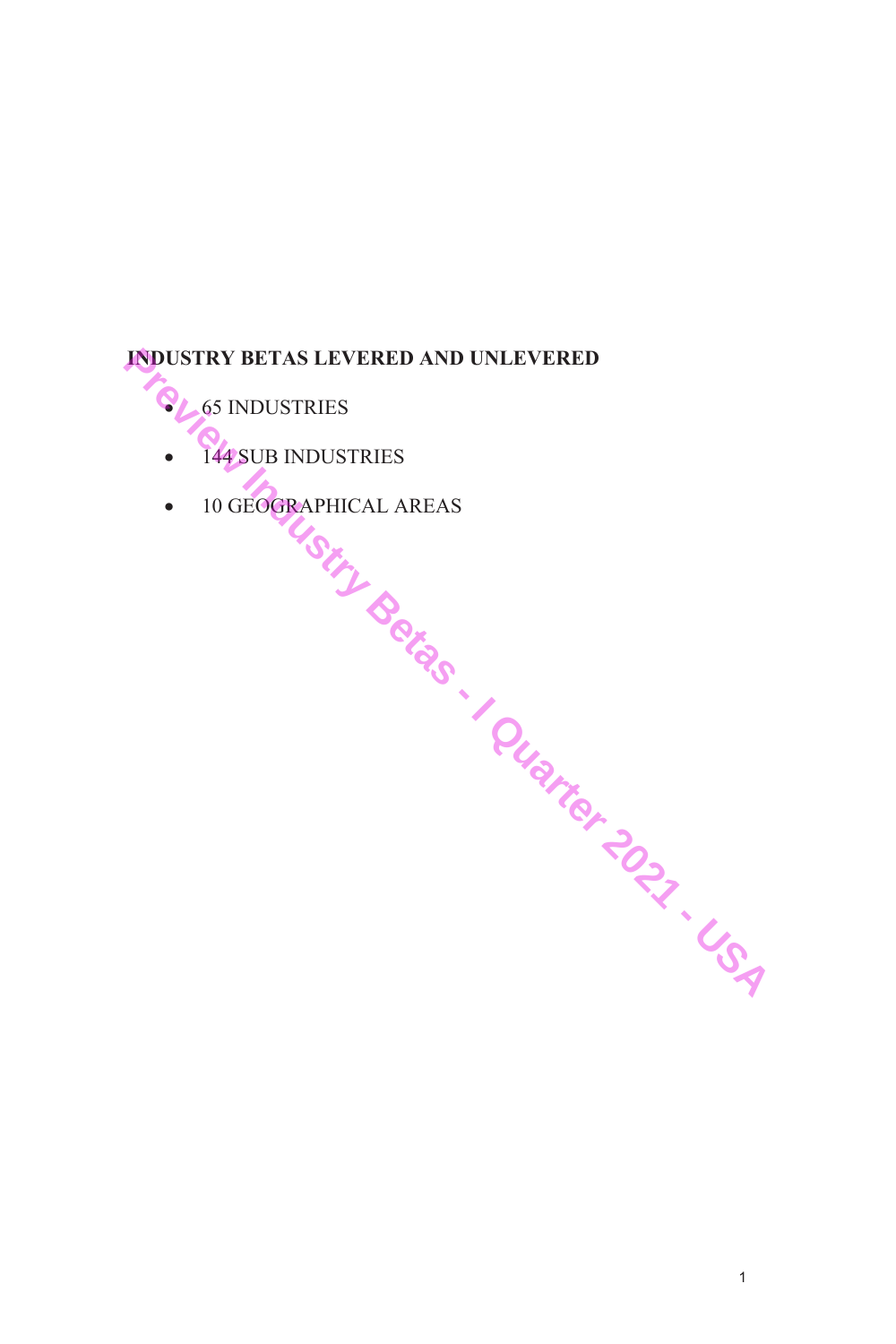This quarterly research on industry and sub-industry betas has been prepared by

# salvidio & partners

VALUATION OF BUSINESSES AND INTANGIBLES<br>CHARTERED ACCOUNTANTS AND AUDITORS

Salvidio & Partners is a firm of chartered accountants and auditors specialised in economic and financial analyses for valuations and litigation. We act as counsels to entrepreneurs, corporations and law firms, as well as to other auditors and accounting firms. Our clients require our assistance in case of:

- **A** acquisitions, mergers
- litigation, arbitration and mediation
- valuation of businesses, business interests, intangible assets
- auditing and due diligences
- impairment test of intangible assets and goodwill
- assessment of fair value of financial assets
- ×. crisis management and insolvency
- financial planning and capital budgeting ä,
- forensic accounting and expert witness testimonies ٠
- transfer pricing

Salvidio & Partners Società Tra Professionisti Ltd. Chartered Accountants and Auditors

I-00197 Roma - Via Antonio Gramsci, 9 Tel: +39.06.3610885 Fax: +30.06.3236476 www.salvidio.com info@salvidio.com

**INCT** UK SW1Y 4LB London - 11-12 St. James's Square, Suite 1, 3rd Fl.

Credentials and affiliations:





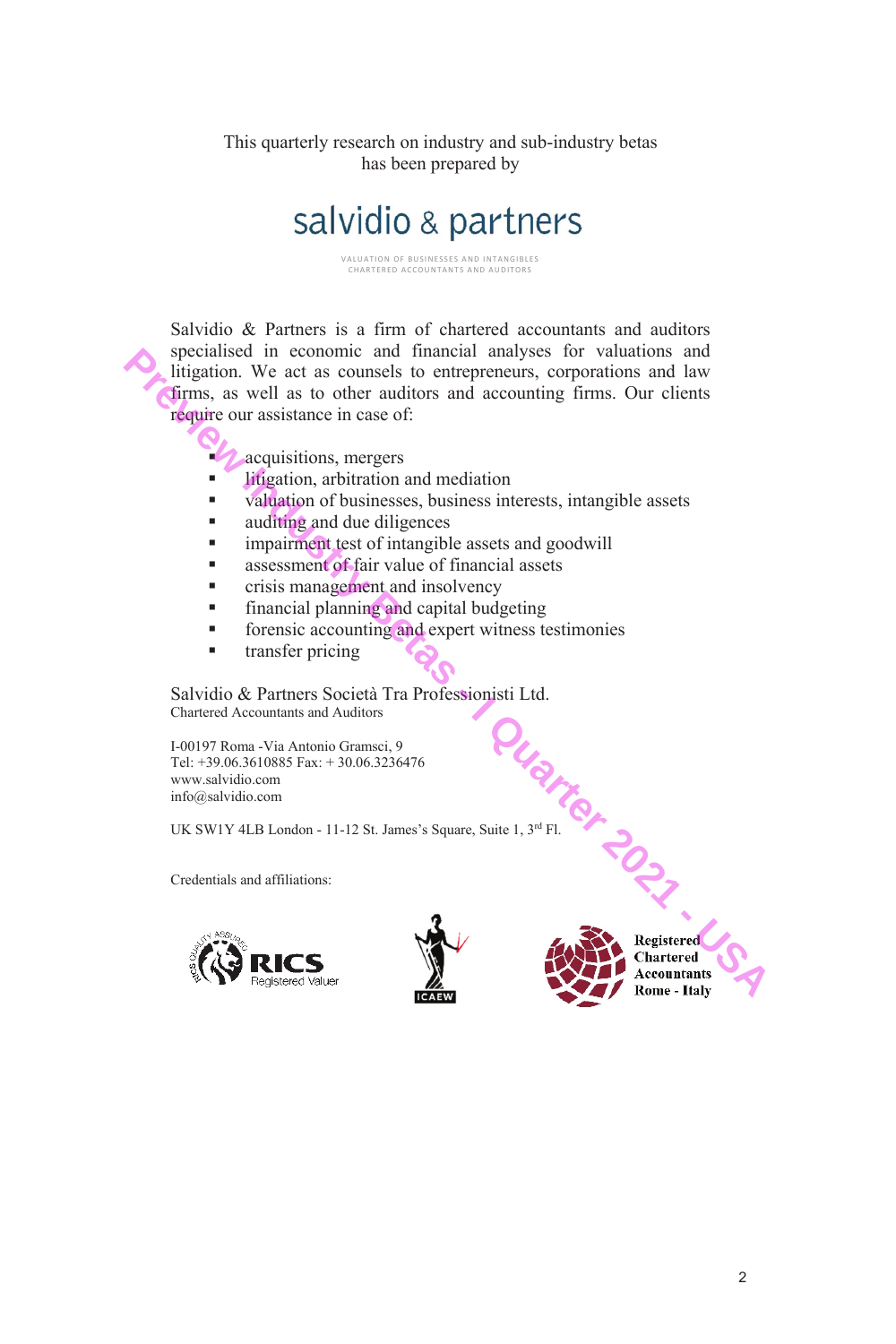#### *Table of contents*

| 1. About industry and sub-industry betas reported in this publication 7 |
|-------------------------------------------------------------------------|
|                                                                         |
|                                                                         |
|                                                                         |
|                                                                         |
|                                                                         |
|                                                                         |
|                                                                         |
|                                                                         |
|                                                                         |
|                                                                         |
|                                                                         |
|                                                                         |
|                                                                         |
|                                                                         |
|                                                                         |
|                                                                         |
|                                                                         |
|                                                                         |
|                                                                         |
|                                                                         |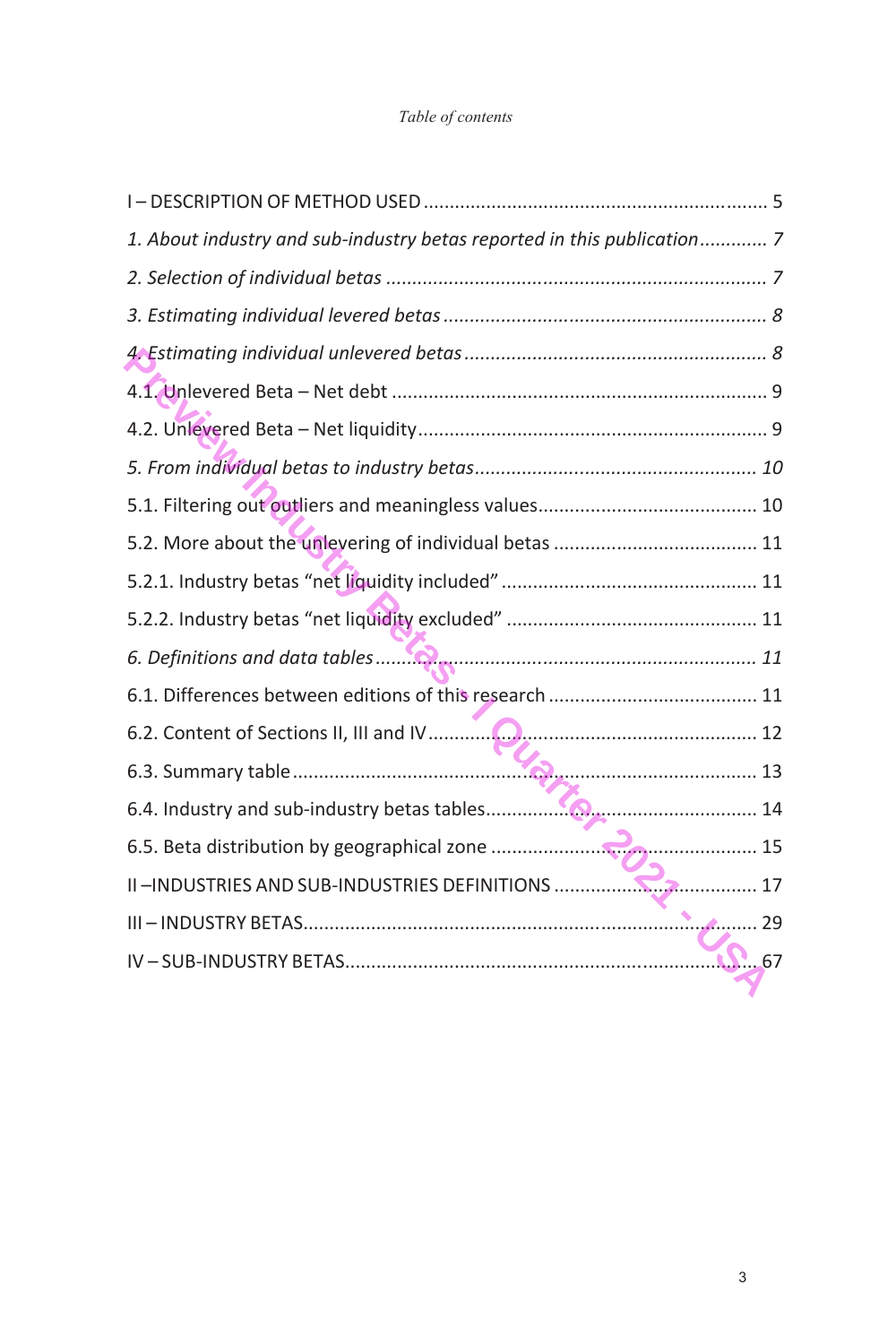Preview Industry Belase - I Quarter 2021 - USA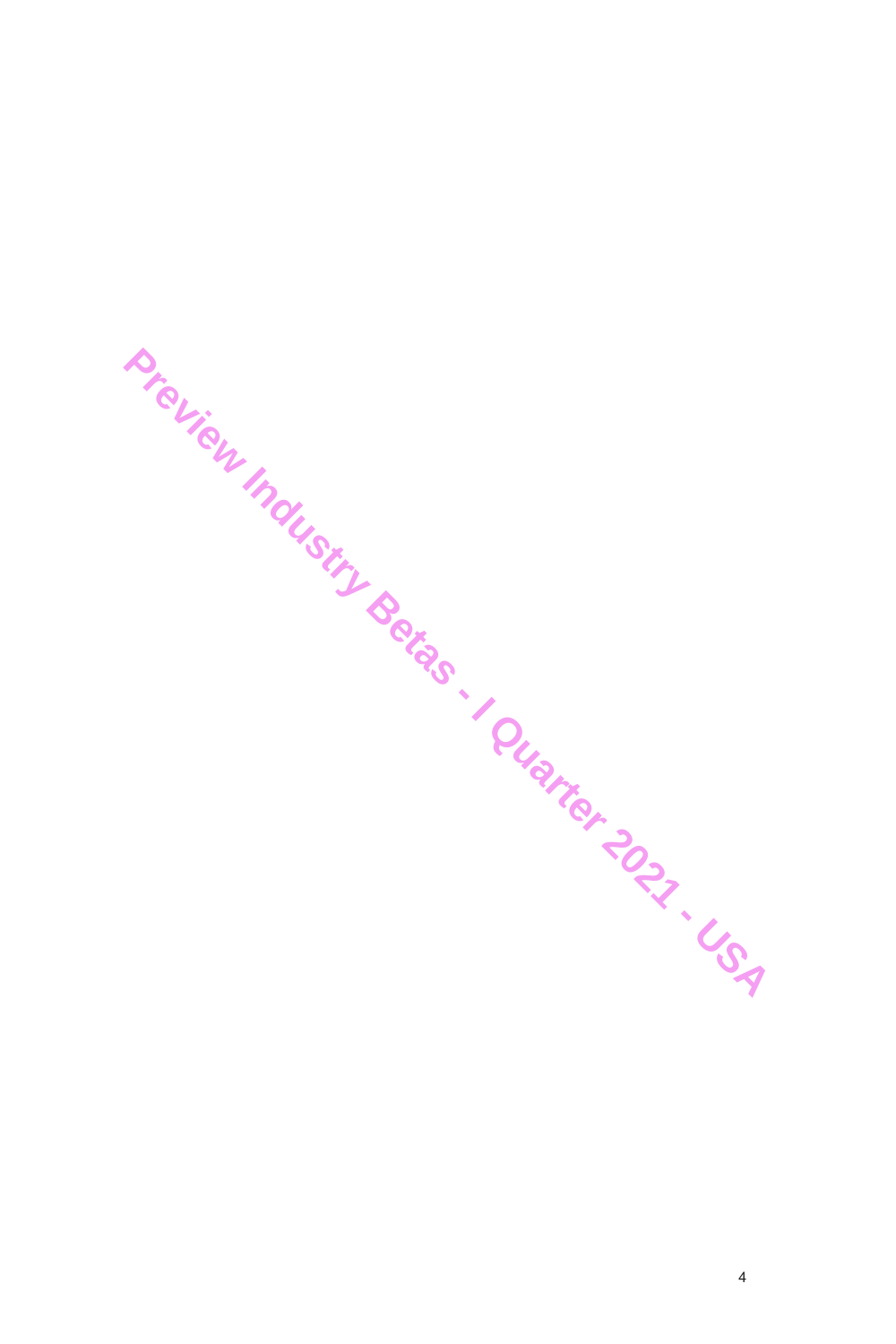spesc.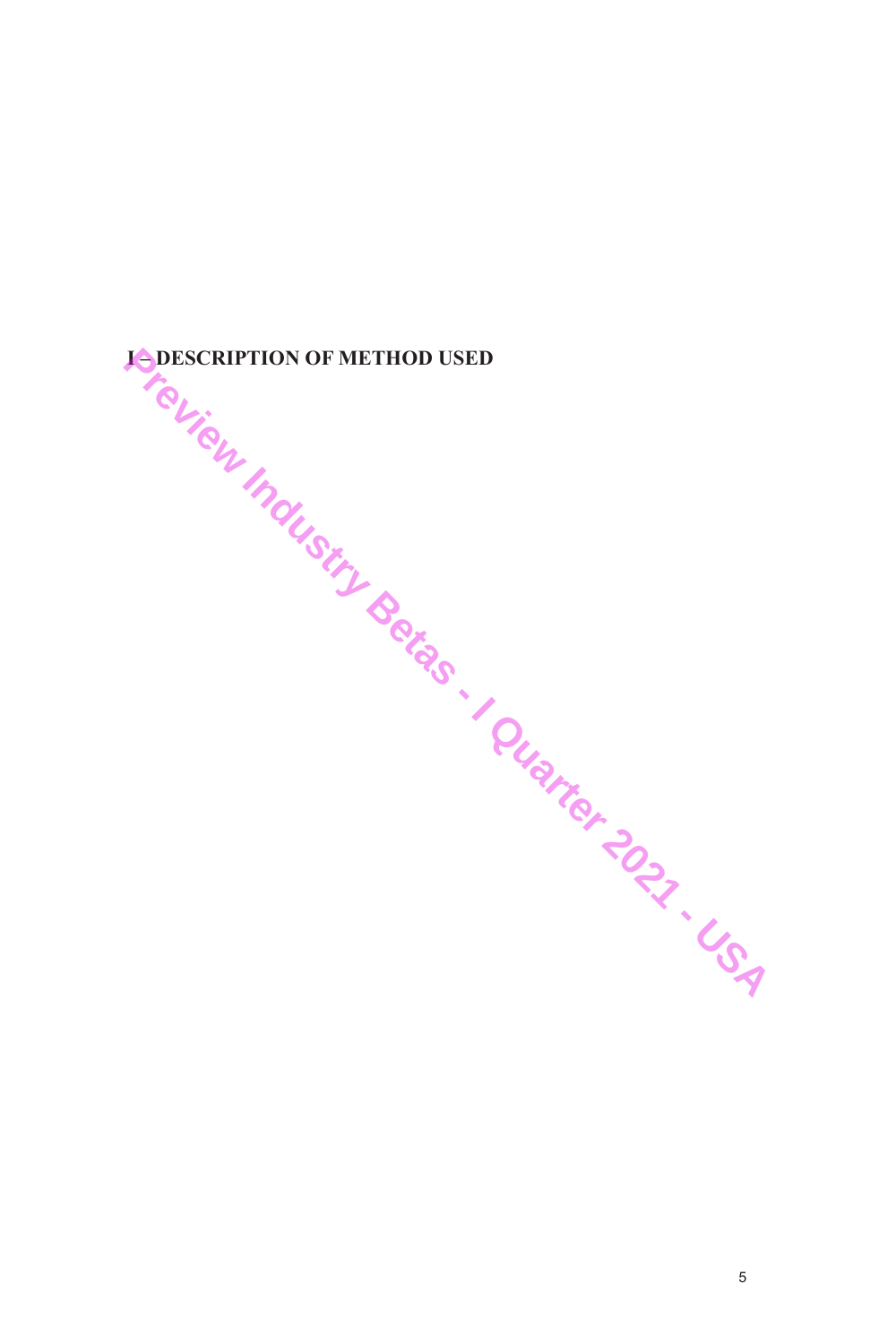Preview Industry Belase - I Quarter 2021 - USA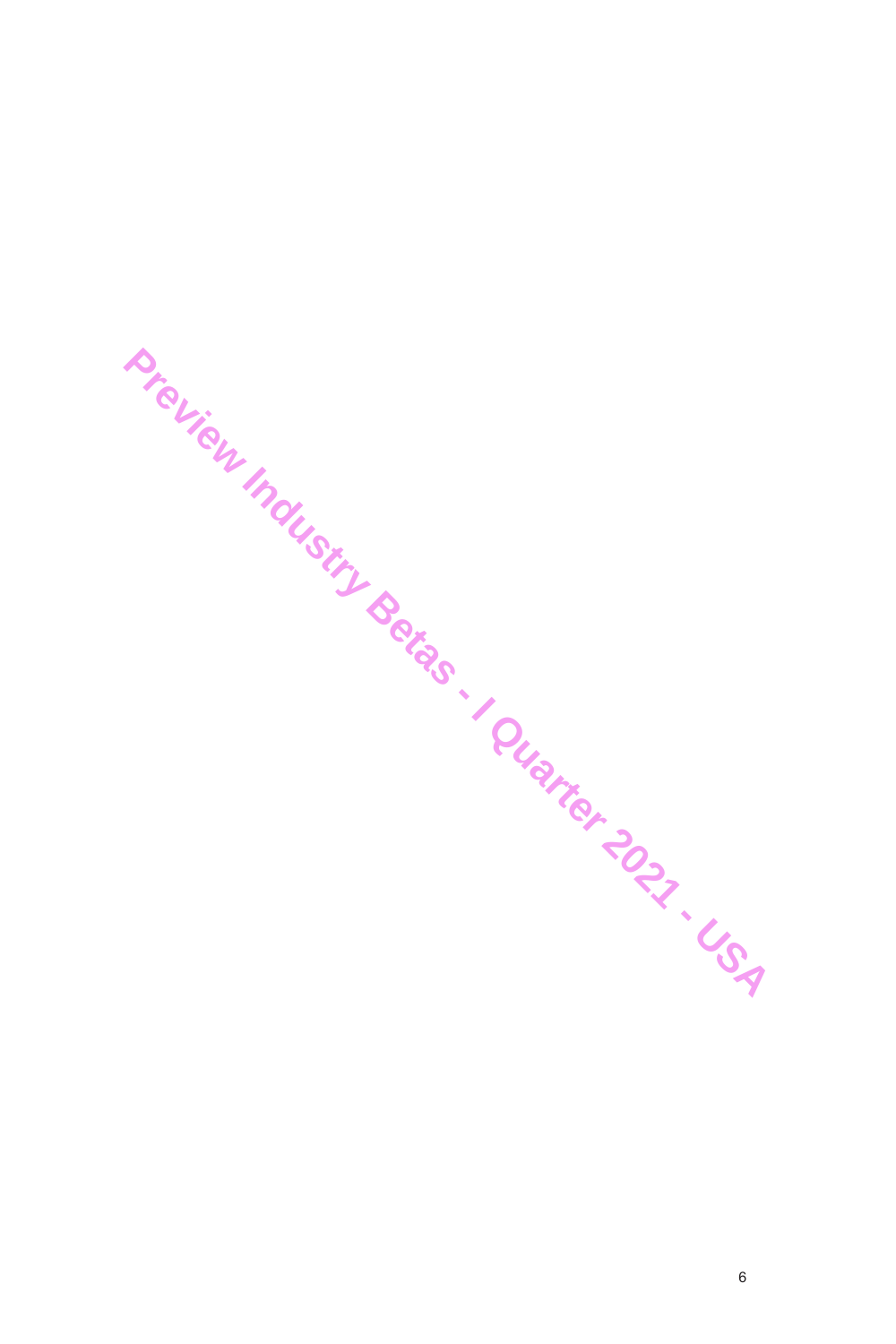### 1. About industry and sub-industry betas reported in this publication

Tables in Sections III and IV of this research list, *levered* and *unlevered industry* and *sub-industry* betas<sup>1</sup>, are estimated on the basis of individual betas of shares issued by thousands of companies quoted on stock exchanges worldwide<sup>2</sup>. Industry betas have been calculated as arithmetic averages of individual betas. They have been aggregated by industry or by sub-industry, as well as by different geographical areas<sup>3</sup>.

Industry betas can be useful when estimating the cost of capital because they tend to be less sensitive to errors that may affect the calculation of individual hetas:

- as a consequence of special market situations or of other extraordinary events involving underlying companies, the results of individual beta calculation may be sometimes over- or underestimated;
- since industry betas are determined as averages of individual stock betas, over- and underestimations tend to compensate each other.

An average (industry or sub-industry) beta can, therefore, be generally considered to be more meaningful for the purpose of cost of capital calculation than its underlying single stock betas, considered individually.

#### 2. Selection of individual betas

In order to estimate industry betas, we have averaged individual betas of listed companies:

having a minimum market capitalization of 50 million Euros in the last 2027.1 five years;

 $\frac{1}{2}$  For a more plain reading on this note, we will, hereinafter recall both industry and subindustry betas collectively as "industry betas", unless a distinct reference to sub-industry betas is required for a better understanding of methodology and content of this research.

<sup>&</sup>lt;sup>2</sup> Our estimates are based on industry, stock market and financial data provided by Standard & Poor's Capital IO

<sup>&</sup>lt;sup>3</sup> We have calculated an average "global" value of each industry and each sub-industry of the individual betas. In addition, the tables in Sections III and IV feature also specific "regional" average values for the following areas: a) International edition of this booklet: European Union and Western Europe, Russia and Eastern Europe, Southern and Eastern Mediterranean Countries, States of the Persian Gulf, Sub-Saharan Africa, Central and South Asia, East Asia, Pacific States, South America, North America; b) USA edition of this booklet: United States of America, Canada, Central and South America, European Union and other Western European countries, Russia and other Eastern European countries, Southern and Eastern Mediterranean and Gulf countries, Sub-Saharan Africa Central and South Asia, East Asia. Oceania and Pacific.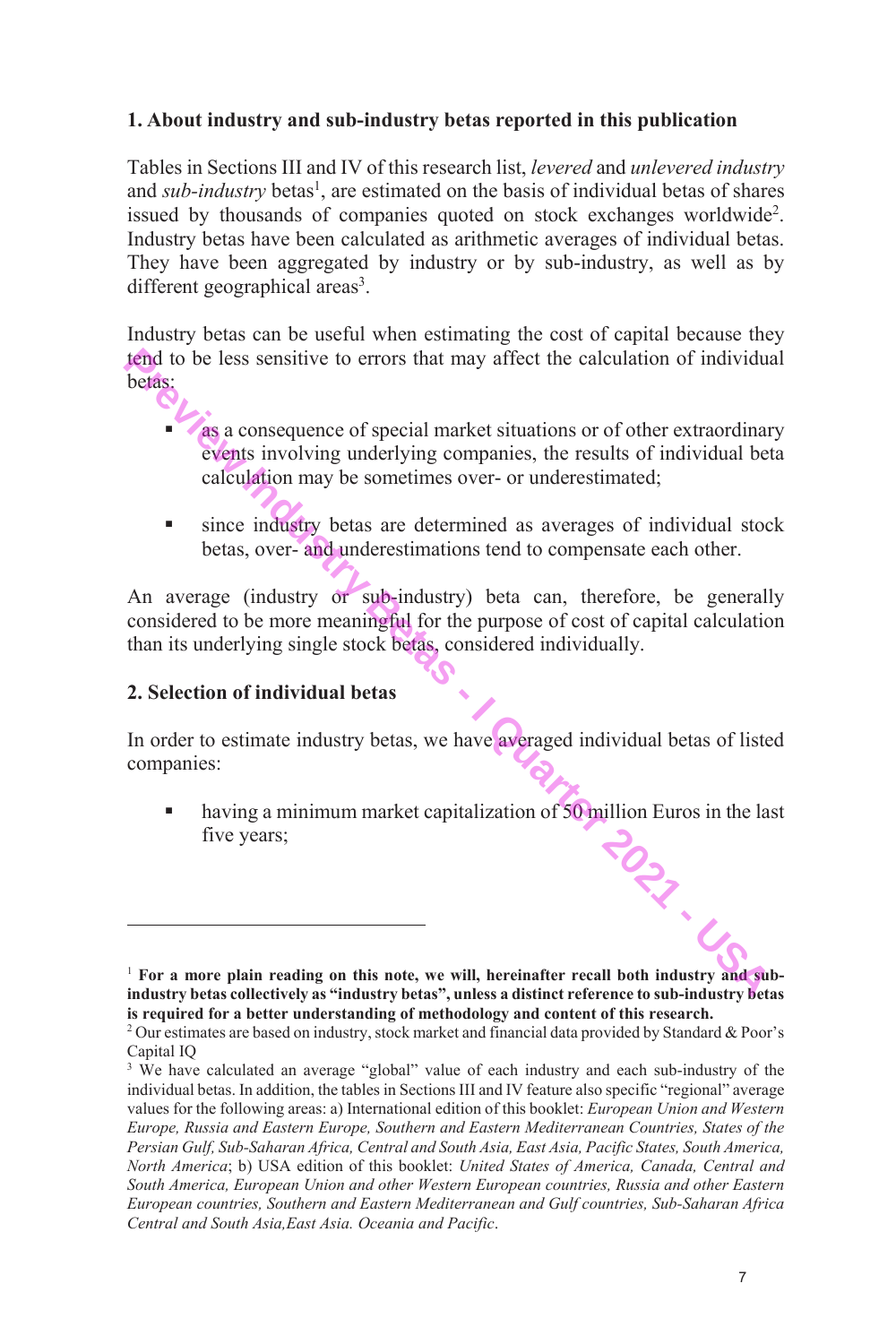**Whose shares daily traded value was never less than one hundredth of** their average market capitalization in the last five years.

In our opinion, the requirements above constitute a reasonable compromise between:

 $\blacksquare$  the need to collect a vast number of individual betas to be able to calculate as many industry and sub-industry betas as possible;

 $\blacksquare$  the necessity to avoid companies that are too small and/or whose shares may be thinly traded, since their individual betas may be not meaningful.

# **3. Estimating individual levered betas**

For each company selected we have estimated a set of two *levered* betas:

- *calculation technique*: regression of return of company shares to market return, applied over two distinctive periods of five and of two years considering, respectively, monthly and weekly returns;
- $\blacksquare$  *market return*: we have assumed as a proxy the return of the local stock market index of reference for the underlying company.

Individual *levered* betas calculated over a regression period of five years appear, generally, to be less dispersed around the market beta than those of a regression period of two years. The latter, due to the shorter regression period, may show results that are more affected by the volatility of the underlying shares return against the index return, but also better reflect the underlying company's recent operating financial risk profiles. may be thinly traded, since their individual betas may be not<br>
meaningful.<br> **Preview Individual levered betas**<br>
or each company selected we have estimated a set of two levered betas:<br> **Preview In the construct of the const** 

# **4. Estimating individual** *unlevered* **betas**

Based on their *levered* betas, we have calculated *unlevered* betas of all companies different than those belonging to financial industries (banks and insurances).

We have estimated *unlevered* betas using two different techniques, depending on whether the underlying company's gross debt less "cash<sup>4</sup> and equivalents" is greater than (net debt) or lower than (net liquidity) zero.

<sup>&</sup>lt;sup>4</sup> Amount of liquidity has been adjusted to properly reflect s.c. "working cash". See T. Coller, M. Goedhart, D.Wessels Valuation, Wiley, 2010, pag. 143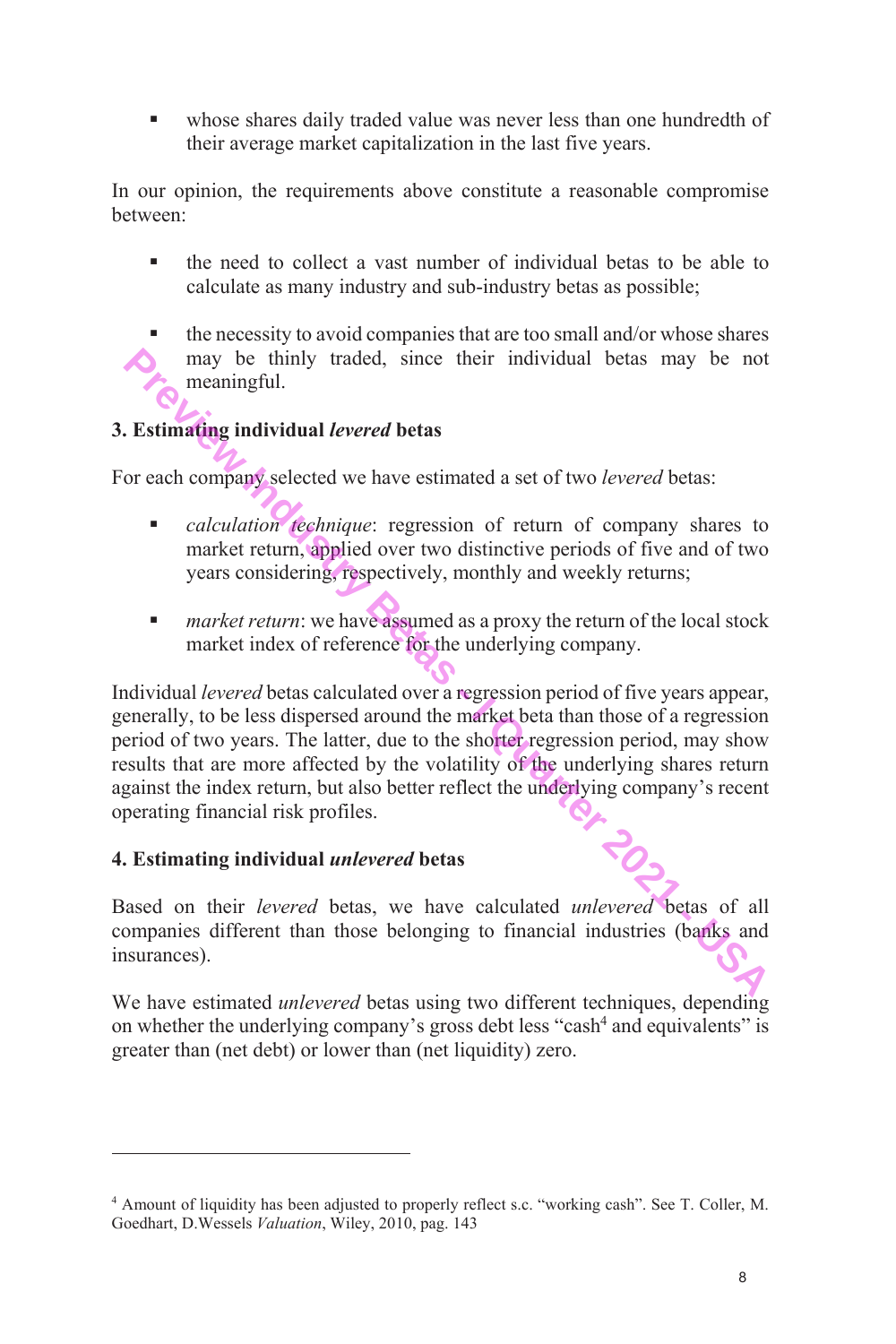#### *4.1. Unlevered Beta – Net debt*

where:

In the case of existing net debt (gross debt being higher than cash and equivalents), we have used a simplified version<sup>5</sup> of Hamada's formula to extract *unlevered* beta from one stock's *levered* five years and two years regression betas:

$$
\beta_{unlevered} = \frac{\beta_{levered}}{1 + (1 - t) \times \frac{D}{E}}
$$

- $\mathbf{F}$ <sup>v</sup> $\mathbf{D}$ ": gross debt (adjusted for pension liabilities and similar provisions) less cash and equivalents;
- "E": market capitalization adjusted for minority interests;
- **E** "t": effective tax rate.

"D", "E" and "t" used in the above formula are, respectively, 5 year or 2 year average values, depending on regression period of *levered* betas.

# *4.2. Unlevered Beta – Net liquidity*

In case of existing net liquidity (gross debt lower than cash and equivalents), a company's market capitalization "E" can be assumed to be the sum of two components, the first consisting in the market value of its business " $E<sub>b</sub>$ " and the

second being its net liquidity " $E_{liq}$ ":

$$
E = E_b + E_{liq}
$$

The equation above can also be rewritten as follows:

$$
E = (E - E_{liq}) + E_{liq}
$$

The company's levered beta should be equal to the weighted average of the beta of its net liquidity and beta of its business. The latter should therefore correspond to the "true" *unlevered* beta: **Previous** 

<sup>&</sup>lt;sup>5</sup> The implied assumption is that the debt beta may not be meaningful. To be consistent with this assumption, we have discarded the betas of companies with an excessive level of indebtedness (see below)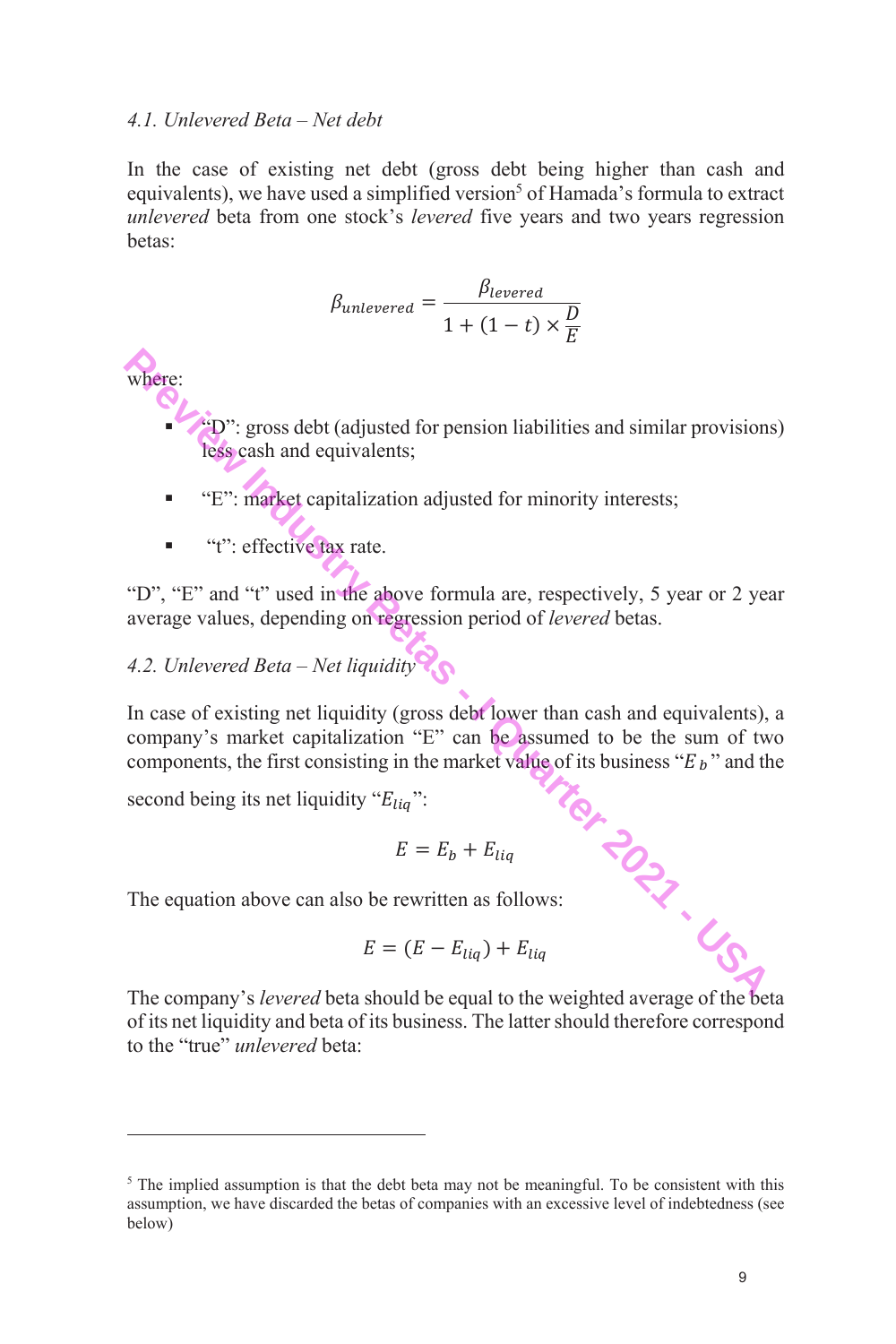$$
\beta_{levered} = \beta_{Eb} \frac{(E - E_{liq})}{E} + \beta_{E_{liq}} \frac{E_{liq}}{E}
$$

Assuming that net liquidity's beta is equal to zero,  $\beta_{Eb}$  can be calculated as  $follows<sup>6</sup>$ :

$$
\beta_{Eb} = \frac{\beta_{levered}}{\frac{(E - E_{liq})}{E}}
$$

In the end, for D equal to  $E_{liq}$ , the formula can be rewritten as:

$$
\beta_{unlevered} = \frac{\beta_{levered}}{\frac{(E - D)}{E}}
$$

#### **5. From individual betas to industry betas**

#### *5.1. Filtering out outliers and meaningless values*

Before calculating industry *levered* and *unlevered* betas as averages of individual *levered* and *unlevered* betas respectively, we have screened out outliers and/or otherwise, at least in our opinion, meaningless or possibly distorted individual beta values:

- we have filtered out individual betas when the five years average debt to equity ratio  $\left(\frac{D}{E}\right)$  of the underlying company exceeds a threshold of 1.5<sup>7</sup>. We believe that if the value of debt is too high with respect to that of equity, then one cannot assume that the debt beta is irrelevant<sup>8</sup>. As a consequence, it is not possible to use the simplified Hamada-formula to extract unlevered betas from levered ones; **Propagation** CF and 10  $E_{Hq}$ , the formula can be rewritten as:<br> **Puntevered** =  $\frac{\beta_{\text{leverted}}}{(E - D)}$ <br> **Puntevered** =  $\frac{\beta_{\text{leverted}}}{E}$ <br> *Puntewered* =  $\frac{\beta_{\text{leverted}}}{E}$ <br> *Puntewered* =  $\frac{\beta_{\text{reverted}}}{E}$ <br> *D. Filtering out o* 
	- ve also have filtered out individual betas in case the five-year average effective tax rate of the underlying company is negative or exceeds 70%. If the effective tax rate is negative, the company may be benefiting from some peculiar tax exemptions or from a huge tax loss carry-forward. On the other side, an effective taxation in excess of  $70\%$ is also quite unusual and may be related to other exceptional events in a company's life. In both cases, we feel that it is better not to include companies with such taxation profiles in our industry beta calculation,

<sup>&</sup>lt;sup>6</sup> M. Massari, G. Gianfrate, L. Zanetti Corporate Valuation, Wiley, 2016, pag. 216-218

<sup>&</sup>lt;sup>7</sup> I.e. when value of D is 1.5 times the value of E or higher. Where: a) "D" is calculated as gross debt (adjusted for pension liabilities and similar provisions) less cash and equivalents, b) " $E$ " as the market capitalization adjusted for minority interests

<sup>&</sup>lt;sup>8</sup> Please see footnote 5 above.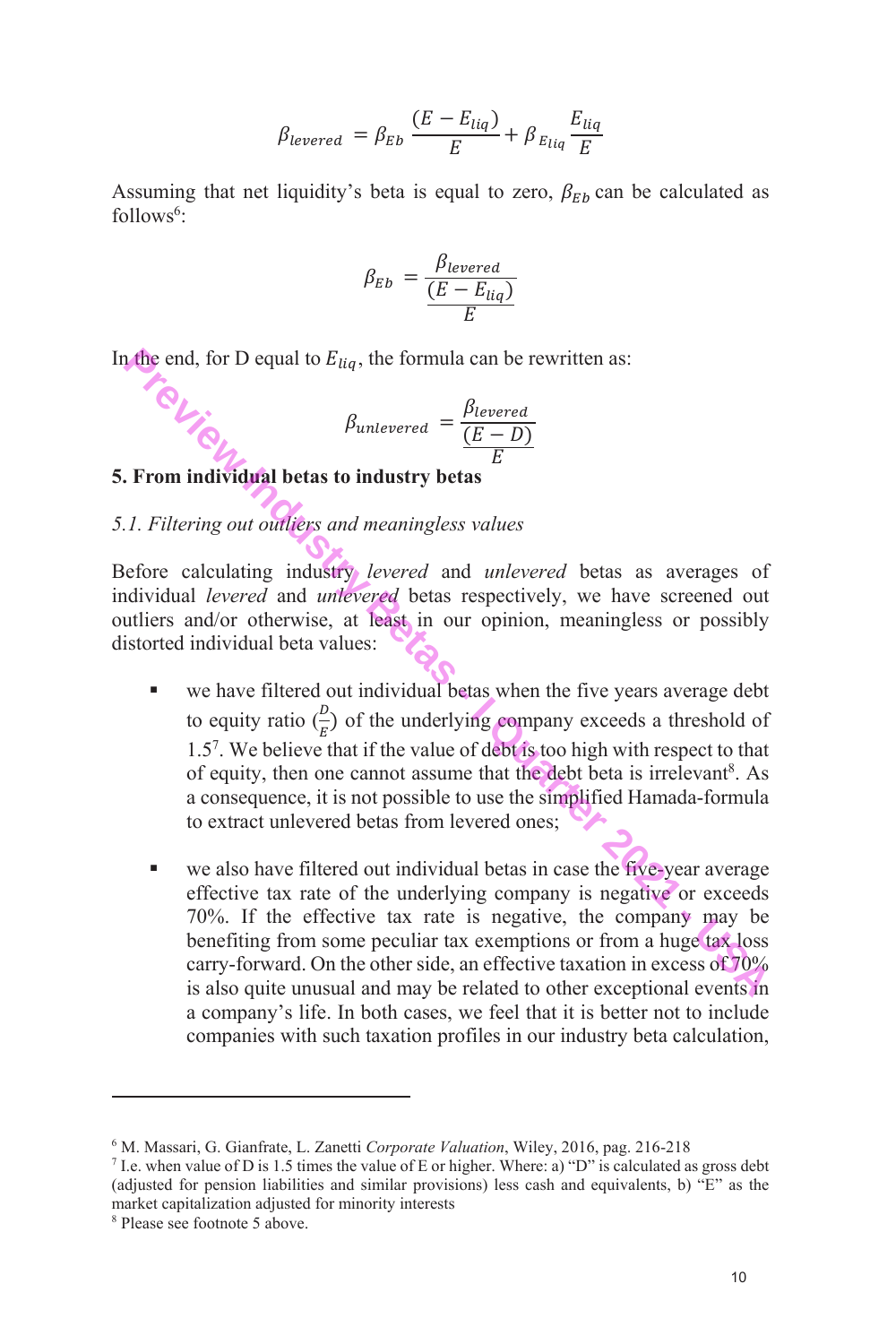since the result may be distorted by situations that are not common among businesses;

 $\blacksquare$  finally, we have filtered out individual betas that are lower than 0.25 or higher than 2.5. We have set these thresholds on the basis of our behaviour as valuers: when we select comparable companies to estimate which beta value to apply in estimating the cost of capital to be used in the valuation of an unquoted business, we tend to eliminate betas that are either too low or too high. Values below 0.25 or higher than 2.5 we would always discard, because we feel they may be the consequence of events or errors that distort underlying company or stock trading data.

# *5.2. More about the unlevering of individual betas*

The *unlevering* techniques illustrated in paragraph 4 imply that the risk of the operating activity of a company is not influenced by net liquidity and that, therefore, one can calculate the *unlevered* beta as shown before. In our opinion, however, this assumption may not correspond to reality, since decisions taken by management, all other circumstances being equal, may be different in case the company's gross debt is being higher or lower than cash and equivalents. We therefore have computed industry and sub-industry betas (both for five and for two year individual betas regression periods) from two different perspectives, as outlined below. consequence of events or errors that distort underlying company c<br>stock trading data.<br>
5.2. More about the unlevering of individual betas<br>
The unlevering dechniques illustrated in paragraph 4 imply that the risk of the<br>
op

# 5.2.1. Industry betas "net liquidity included"

We have calculated industry and sub-industry betas, both *levered* and *unlevered*, by averaging individual *levered* and *unlevered* betas, considering companies having net liquidity.

#### 5.2.2. Industry betas "net liquidity excluded"

We have calculated industry and sub-industry betas, both *levered* and *unlevered*, by averaging individual *levered* and *unlevered* betas, screening out companies having net liquidity.

#### **6. Definitions and data tables**

# *6.1. Differences between editions of this research*

The first edition of our quarterly beta book started in the spring of 2017 and featured one-hundred and thirty-four sub-industries. Issues of the first edition covered all quarters of 2017 and the first three quarters of 2018.

The second edition has started with a 4<sup>th</sup> Quarter 2018 issue. Research has been extended: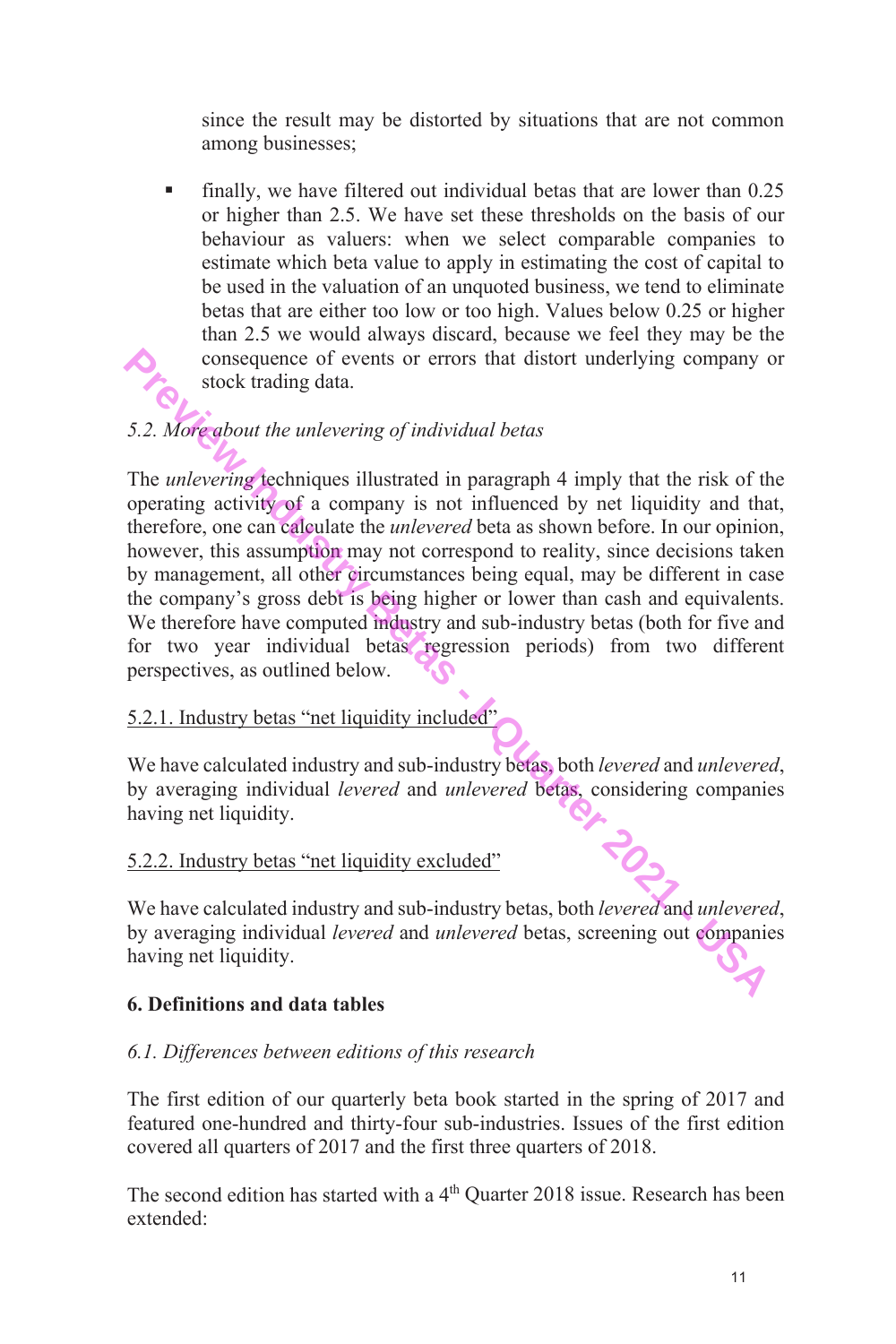- we have added ten more sub-industries. The total number of subindustries now covered are one-hundred and forty-four;
- "on top" of the sub-industries we have added the average beta calculation for sixty-five industries. One industry includes one or more sub-industries, as suggested by the following visual sample scheme:



While sub-industry betas, being more "granular", allow us to make a more targeted selection when estimating the cost of capital for valuing unquoted businesses, they may sometimes be based on too limited a set of underlying individual company betas. In such cases, industry betas, although less granular and therefore also less specific-to-target, may offer a better alternative to subindustry ones.

#### *6.2. Content of Sections II, III and IV*

In estimating individual company betas and for their subsequent aggregation by industry and by sub-industry, as well as by geographical zone, we rely mainly on individual company financials and on market and industry classification data provided by Standard & Poor's<sup>9</sup> Capital IQ® database.

Such classification data is quite similar to sub-industry structure and definitions of the Global Industry Classification Standard (GICS®)<sup>10</sup> which are disclosed online by MSCI and by Standard & Poor's. We therefore "associate" the

 $9$  Standard & Poor's Capital IQ is a financial data online distribution database and platform that is owned by S&P Global Inc.. S&P Global Inc. is an American publicly traded corporation headquartered in Manhattan, New York City. Its primary areas of business are financial information and analytics.

<sup>&</sup>lt;sup>10</sup>The Global Industry Classification Standard (GICS) was developed by and is the exclusive property of Standard & Poor's Financial Services LLC  $(S\&P)$  and MSCI. "GICS" is the trademark of Standard & Poor's Financial Services LLC (S&P) and MSCI. "Global Industry Classification Standard (GICS)" and "GICS Direct" are service marks of Standard & Poor's Financial Services LLC (S&P) and MSCI. GICS Direct is a joint product of Standard & Poor's Financial Services LLC (S&P) and MSCI, which provides the current, company-level GICS classification codes for over 40,000 companies.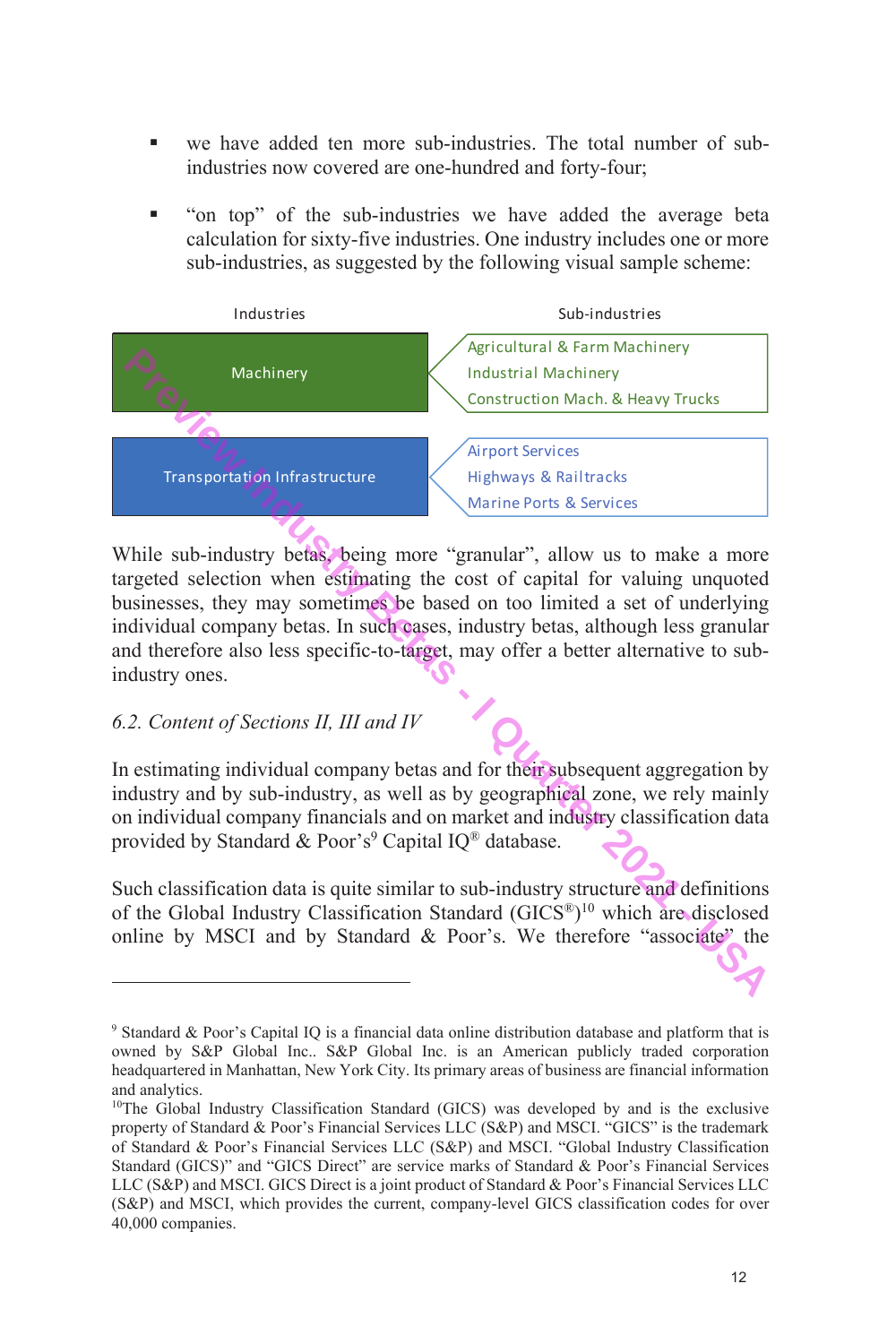publicly available  $GICS^{\otimes 11}$  industry and sub-industry definitions to the average industry and sub-industry betas estimated on the basis of data obtained from Standard & Poor's Capital IQ® database.

In order to avoid dissemination of underlying data, our research features our calculation results only (average betas). We do not disclose individual company financial and stock prices data. We will, however, disclose, upon request and subject to certain limits and conditions, the names of companies that are constituents of our industry and sub-industry average beta values<sup>12</sup>.

Section II (see below) lists industry and sub-industry definitions and indicates the reference number of tables that report average beta values.

Tables with sixty-five industry betas are displayed in Section III, while those with one-hundred and forty-four sub-industry betas are in Section IV.

The following is a brief explanation of the content of the tables.

6.3. Summary table

The first table in Section III and in Section IV, shows a summary of *levered* and *unlevered* industry betas or sub-industry betas respectively.

The first table reports their lowest, their highest and their average values, rounded to the second decimal place.

Industry betas are grouped by length of regression time period (2Y or 5Y), and sorted also by said inclusion or exclusion of net liquidity companies.

ian Do

<sup>&</sup>lt;sup>11</sup> We refer to the current GICS<sup>®</sup> structure and definitions that their sole legitimate owners, MSCI and S&P, periodically disclose through their websites. Such classification and definitions are disclosed in English together with official translations in many other languages. While classification structure and definitions are disclosed, access to GICS® classification codes for individual companies is offered by MSCI and by S&P or by distributors they authorize on a subscription basis.  $12$  Restricted disclosure of company names aims to prevent the possibility to rely on our quarterly publications to attempt to build up a company classification database that is regularly updated. Even if it would still never reach the extent and completeness of the GICS® database, we believe such an attempt would be unfair vis-à-vis GISC® rightful owners and their authorized distributors. By preventing full and unrestricted disclosure of company names, we therefore avoid any possibility to exploit our publications in what we think may be unfair use. Business valuers and other financial experts interested in industry and sub-industry constituent company names may submit a request at www.salvidio.com/support and follow instructions to obtain information. Access to company names is limited per registered user and by quarterly issue to not more than twenty industries and/or subindustries. Massive data downloads are not allowed and we retain the right to suspend at anytime the disclosure of company names in case of unusual high access requests coming from the same "unique visitors", same individual and/or firm, etc. or in case GICS® rightful owners asks to do so.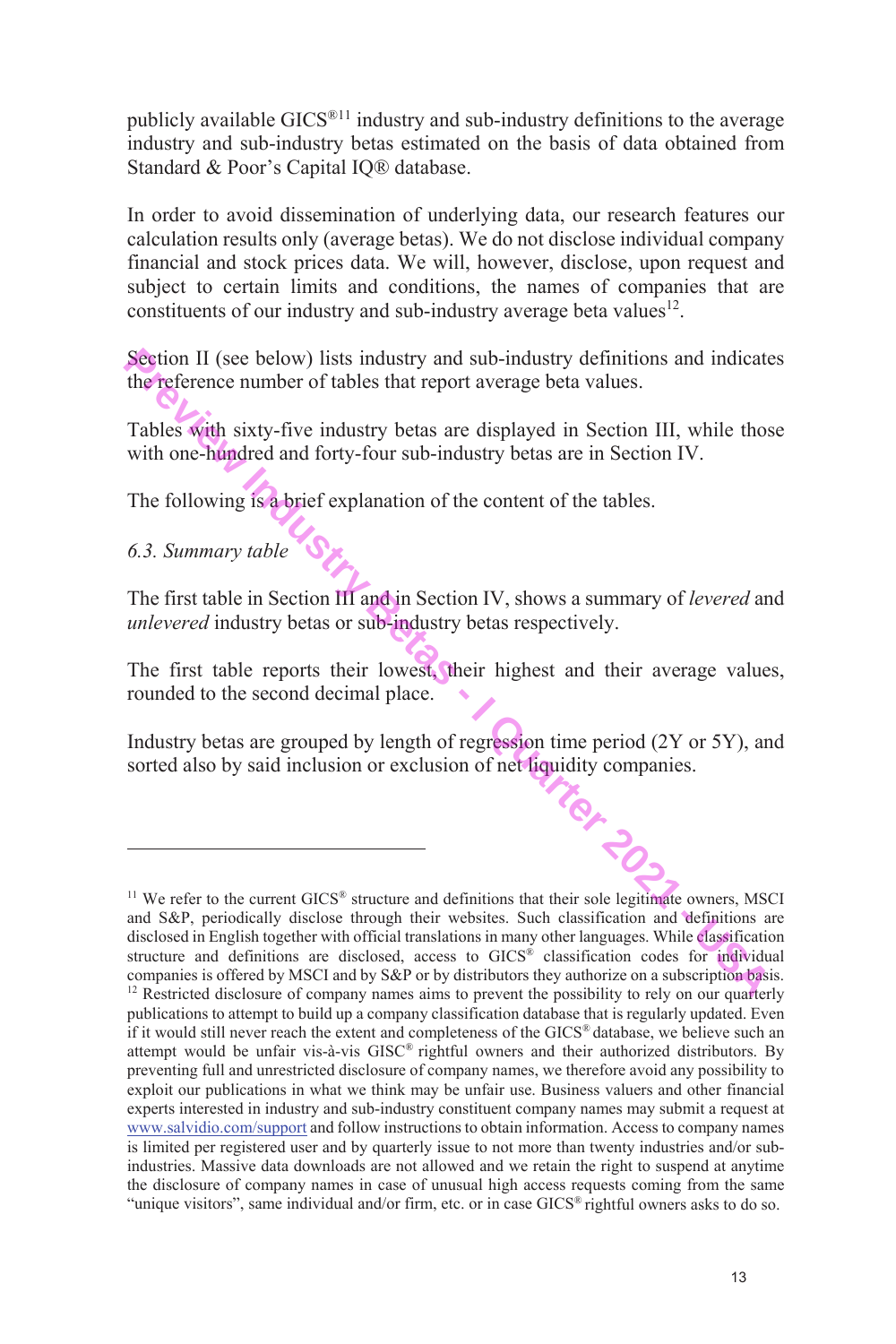#### *6.4. Industry and sub-industry betas tables*

Single industry beta and sub-industry beta tables show *levered* and *unlevered* betas rounded to the second decimal place. They are aggregated:

- *by column*: on the basis of the length of regression period  $(5Y \text{ or } 2Y)$ and by inclusion or exclusion of net liquidity companies;
- *by raw*: on geographical basis (ten different regional values and one global value).

|                                                       |                                       | D  |      |                |      | F              |              |                          |  |
|-------------------------------------------------------|---------------------------------------|----|------|----------------|------|----------------|--------------|--------------------------|--|
| Oil & Gas Drilling                                    |                                       | n. |      |                |      |                | $\beta_{11}$ | (n)                      |  |
| 31/12/2018                                            | 5Y net lig. incl.<br>5Y net lig. excl |    |      |                |      |                |              |                          |  |
| <b>United States of America</b>                       | 1.48                                  | 3  | 1,26 | 3              | 1,27 | $\overline{2}$ | 0.93         | $\overline{2}$           |  |
| Canada                                                | 1,57                                  | 1  | 1,13 | $\mathbf{1}$   | 1,57 | $\mathbf{1}$   | 1,13         | $\mathbf{1}$             |  |
| <b>Central and South America</b>                      |                                       | ÷  |      | ÷,             |      |                |              |                          |  |
| European Union and other Western European countries   | 1,69                                  | 3  | 0.86 | 3              | 1,69 | $\overline{3}$ | 0,86         |                          |  |
| Russia and other Eastern European countries           | ۰                                     |    |      |                |      |                |              |                          |  |
| Southern and Eastern Mediterranean and Gulf countries |                                       |    |      |                |      |                |              |                          |  |
| <b>Sub-Saharan Africa</b>                             |                                       |    |      |                |      |                |              |                          |  |
| <b>Central and South Asia</b>                         |                                       |    |      |                |      |                |              |                          |  |
| $C$ <i>East Asia</i>                                  |                                       |    | 1.06 | $\overline{2}$ | 1,16 | $\overline{2}$ | 1,06         | $\overline{\phantom{a}}$ |  |
| <b>Oceania and Pacific</b>                            |                                       |    |      |                |      |                |              |                          |  |
| Global                                                | 1,49                                  | 9  | .07  |                | 1.44 |                | 0,96         | 8                        |  |
|                                                       |                                       |    |      |                |      |                |              |                          |  |

- $A =$  reference date of the industry or sub-industry beta calculation;
- $\blacksquare$  B = industry or sub-industry;

<sup>&</sup>lt;sup>13</sup> The sample picture is taken from the US edition of our industry and sub-industry beta research, issue covering the  $4<sup>th</sup>$  Quarter of 2018. The table features the Oil & Gas Drilling sub-industry only. However, the content-structure of all other industry and sub-industry tables of all editions is the same.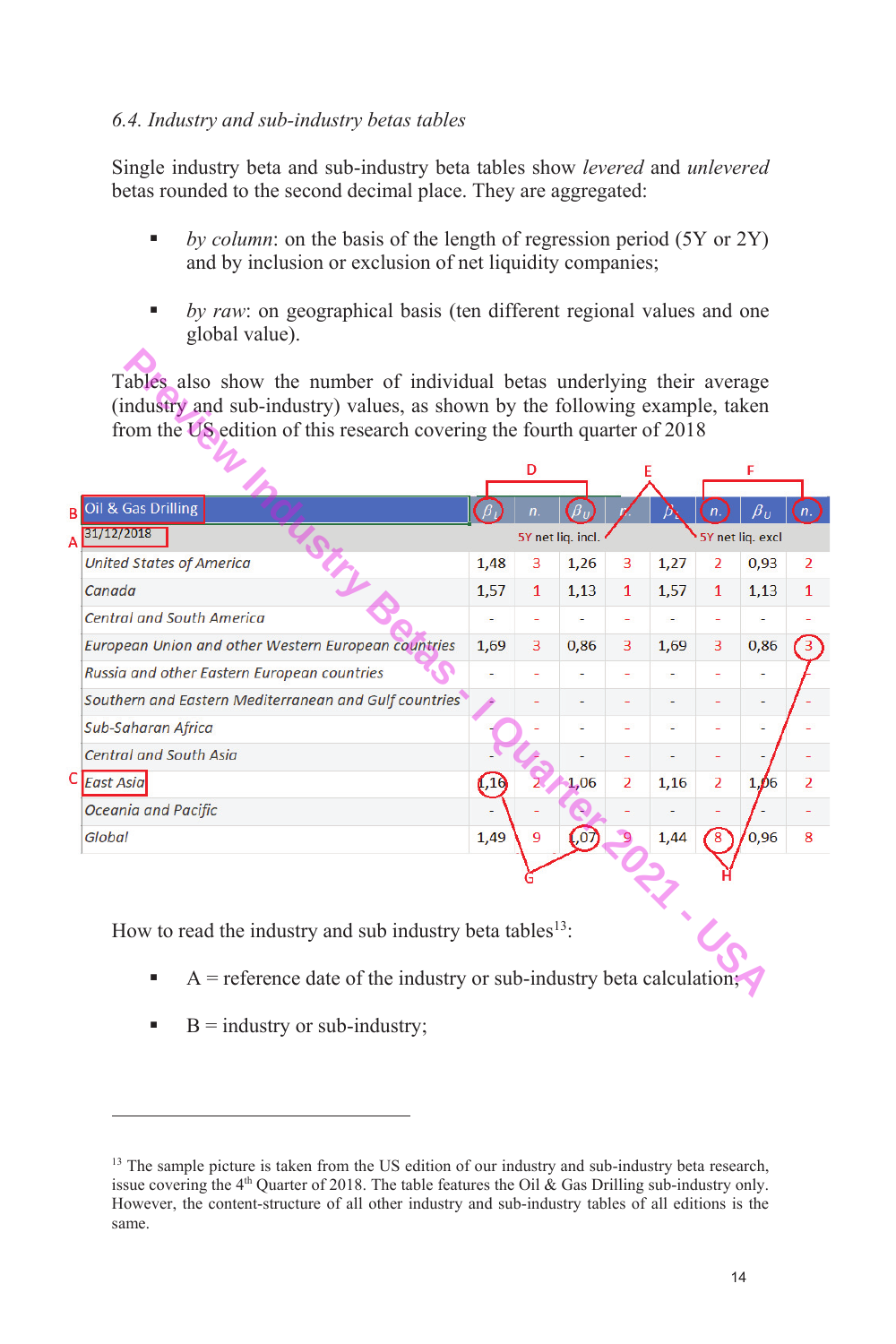- $C = rows$  of industry or sub-industry beta values aggregated by ×. geographical area;
- ×, D = columns displaying values of levered  $(\beta_L)$  and unlevered  $(\beta_U)$ industry or sub-industry betas;
- ×.  $E$  = regression period, 5Y or 2Y: betas are aggregated in different columns depending on whether companies with net liquidity were or were not included in the industry and sub-industry betas calculation;
	- $F =$  columns displaying the number of individual betas underlying the values of industry and sub-industry betas;
- $G$  = sample values of levered and unlevered industry and sub-industry betas:
- $H =$  sample quantity of individual betas underlying corresponding industry and sub-industry betas values

When the number of individual betas for a specific geographical area is too small, it may be better to refer to the global value of industry beta or sub-industry beta. As an alternative, one could adjust average values resulting from a too limited underlying set of individual betas using the Blume's technique<sup>14</sup>.

# 6.5. Beta distribution by geographical zone.

The last table in Section III and in Section IV, shows how individual company betas are distributed among the different geographical zones.

\*\*\*

iar 20-

#### **Disclaimer**

We have estimated industry and sub-industry betas by relying upon third party industry, stock market, financial and classification data of thousands of listed companies. We have not verified such data.

All information contained in this publication is presented without any claim of accuracy, completeness and absence of errors. Computational mistakes can occur frequently when, like in this case, complex calculations are made by using a huge amount of information data.

We may, in future, modify at our discretion the criteria for calculating industry and sub-industry betas as well as change any content of this publication.

<sup>&</sup>lt;sup>14</sup> Beta adjusted = Beta x  $2/3 + 1/3$